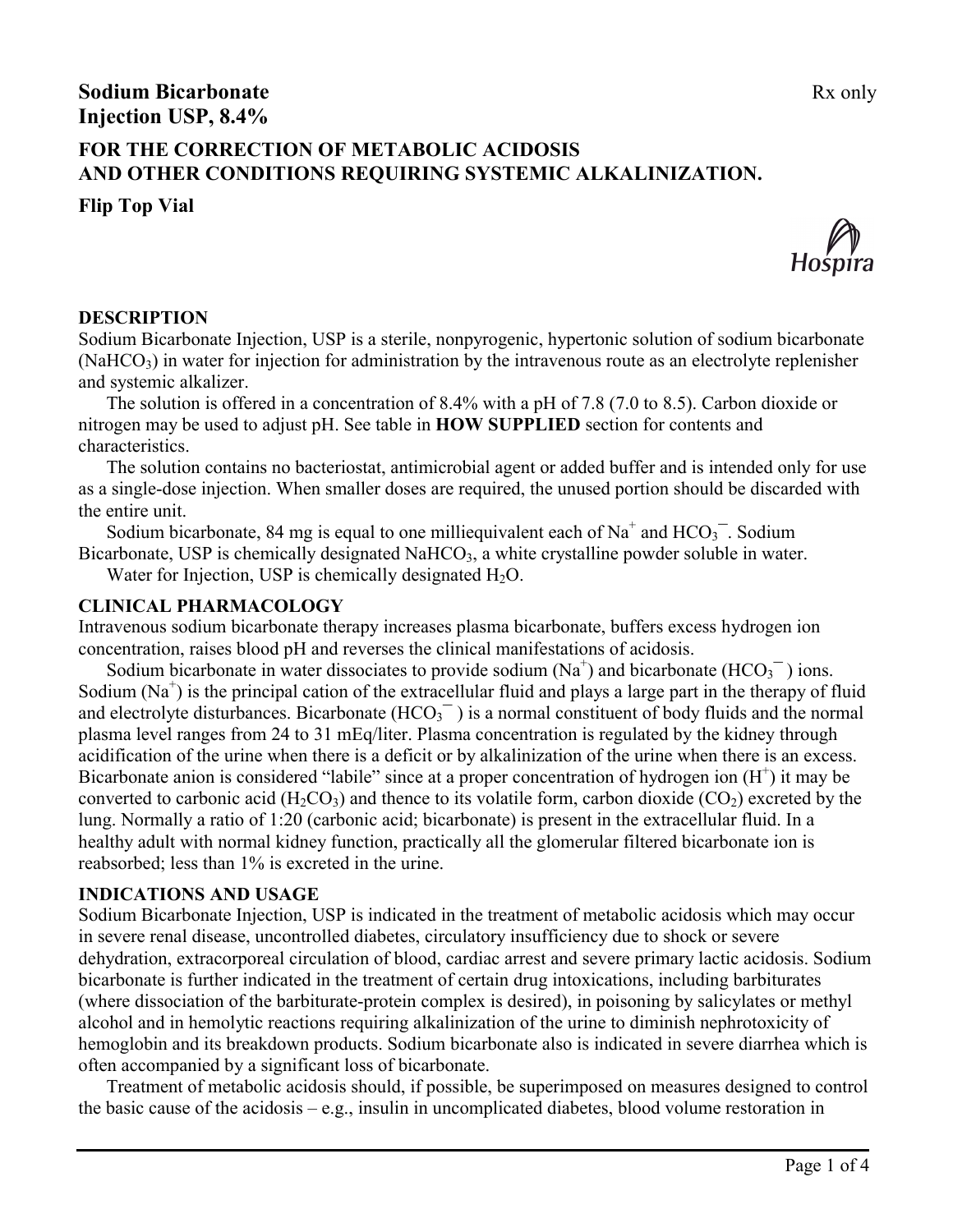shock. But since an appreciable time interval may elapse before all of the ancillary effects are brought about, bicarbonate therapy is indicated to minimize risks inherent to the acidosis itself.

Vigorous bicarbonate therapy is required in any form of metabolic acidosis where a rapid increase in plasma total  $CO<sub>2</sub>$  content is crucial – e.g., cardiac arrest, circulatory insufficiency due to shock or severe dehydration, and in severe primary lactic acidosis or severe diabetic acidosis.

## **CONTRAINDICATIONS**

Sodium Bicarbonate Injection, USP is contraindicated in patients who are losing chloride by vomiting or from continuous gastrointestinal suction, and in patients receiving diuretics known to produce a hypochloremic alkalosis.

### **WARNINGS**

Solutions containing sodium ions should be used with great care, if at all, in patients with congestive heart failure, severe renal insufficiency and in clinical states in which there exists edema with sodium retention.

In patients with diminished renal function, administration of solutions containing sodium ions may result in sodium retention.

The intravenous administration of these solutions can cause fluid and/or solute overloading resulting in dilution of serum electrolyte concentrations, overhydration, congested states or pulmonary edema.

Extravascular infiltration should be avoided, see **ADVERSE REACTIONS**.

## **PRECAUTIONS**

#### **General**

Do not use unless solution is clear and the container or seal is intact. Discard unused portion.

The potentially large loads of sodium given with bicarbonate require that caution be exercised in the use of sodium bicarbonate in patients with congestive heart failure or other edematous or sodiumretaining states, as well as in patients with oliguria or anuria. See table in **HOW SUPPLIED** section for amount of sodium present in the solution.

Caution must be exercised in the administration of parenteral fluids, especially those containing sodium ions, to patients receiving corticosteroids or corticotropin.

Potassium depletion may predispose to metabolic alkalosis and coexistent hypocalcemia may be associated with carpopedal spasm as the plasma pH rises. These dangers can be minimized if such electrolyte imbalances are appropriately treated prior to or concomitantly with bicarbonate infusion.

#### **Laboratory Tests**

The aim of all bicarbonate therapy is to produce a substantial correction of the low total  $CO<sub>2</sub>$  content and blood pH, but the risks of overdosage and alkalosis should be avoided. Hence, repeated fractional doses and periodic monitoring by appropriate laboratory tests are recommended to minimize the possibility of overdosage.

#### **Drug Interactions**

Additives may be incompatible; norepinephrine and dobutamine are incompatible with sodium bicarbonate solution.

The addition of sodium bicarbonate to parenteral solutions containing calcium should be avoided, except where compatibility has been previously established. Precipitation or haze may result from sodium bicarbonate/calcium admixtures. **NOTE:** Do not use the injection if it contains precipitate.

Additives may be incompatible. Consult with pharmacist, if available. When introducing additives, use aseptic technique, mix thoroughly and do not store.

**Pregnancy: Teratogenic Effects.** Animal reproduction studies have not been conducted with sodium bicarbonate. It is also not known whether sodium bicarbonate can cause fetal harm when administered to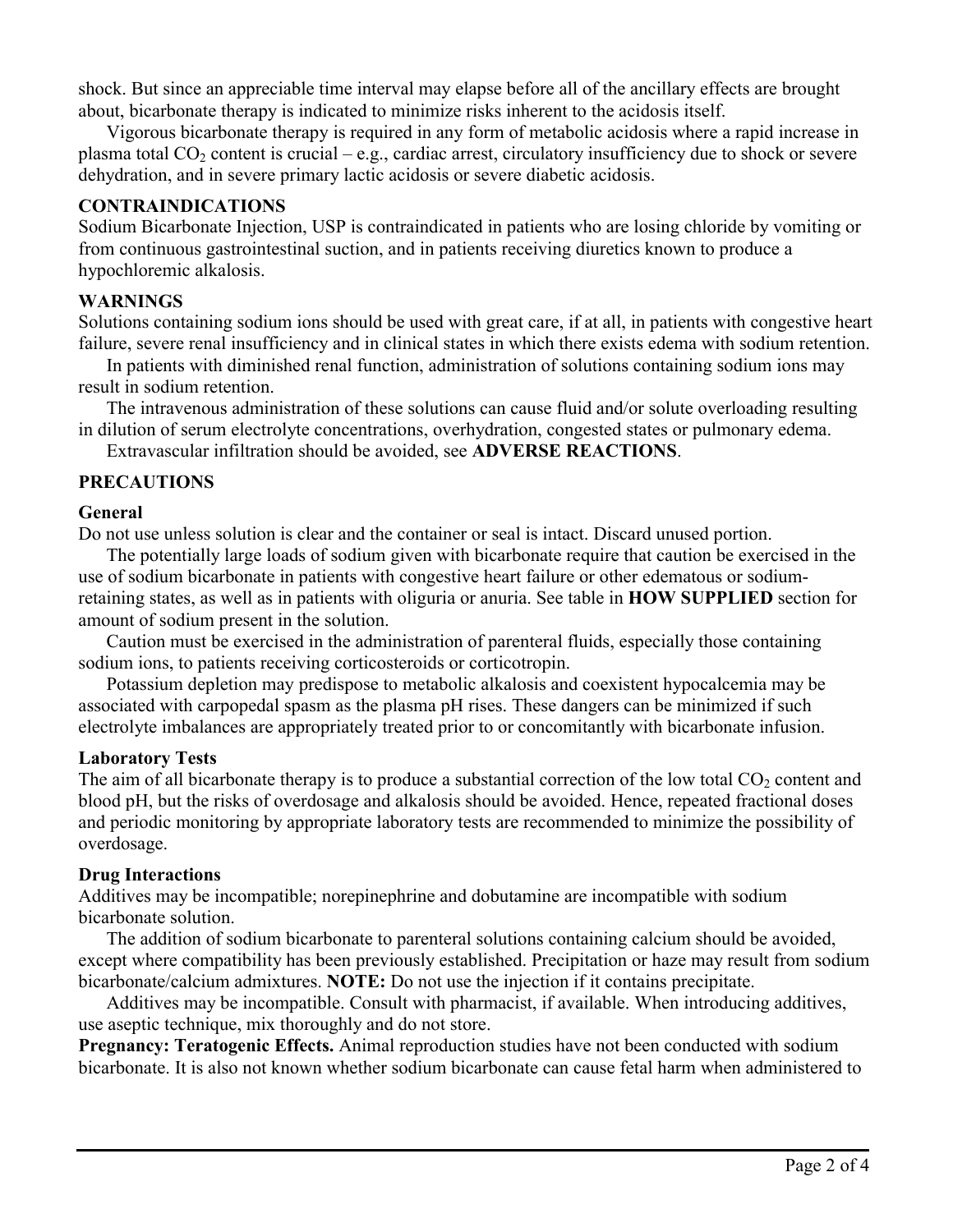a pregnant woman or can affect reproduction capacity. Sodium bicarbonate should be given to a pregnant woman only if clearly needed.

## **Pediatric**

Rapid injection (10 mL/min) of hypertonic Sodium Bicarbonate Injection, USP solutions into neonates and children under two years of age may produce hypernatremia, a decrease in cerebrospinal fluid pressure and possible intracranial hemorrhage. The rate of administration in such patients should therefore be limited to no more than 8 mEq/kg/day. A 4.2% solution may be preferred for such slow administration. In emergencies such as cardiac arrest, the risk of rapid infusion must be weighed against the potential for fatality due to acidosis.

## **Geriatric**

Clinical studies of Sodium Bicarbonate Injection, USP did not include sufficient numbers of subjects aged 65 and over to determine whether they respond differently from younger subjects. Other reported clinical experience has not identified differences in responses between the elderly and younger patients. In general, dose selection for an elderly patient should be cautious, usually starting at the low end of the dosing range, reflecting the greater frequency of decreased hepatic, renal, or cardiac function and of concomitant disease or other drug therapy.

#### **ADVERSE REACTIONS**

Overly aggressive therapy with Sodium Bicarbonate Injection, USP can result in metabolic alkalosis (associated with muscular twitchings, irritability, and tetany) and hypernatremia.

Inadvertent extravasation of intravenously administered hypertonic solutions of sodium bicarbonate have been reported to cause chemical cellulitis because of their alkalinity, with tissue necrosis, ulceration or sloughing at the site of infiltration. Prompt elevation of the part, warmth and local injection of lidocaine or hyaluronidase are recommended to reduce the likelihood of tissue sloughing from extravasated I.V. solutions.

## **OVERDOSAGE**

Should alkalosis result, the bicarbonate should be stopped and the patient managed according to the degree of alkalosis present. 0.9% sodium chloride injection intravenous may be given; potassium chloride also may be indicated if there is hypokalemia. Severe alkalosis may be accompanied by hyperirritability or tetany and these symptoms may be controlled by calcium gluconate. An acidifying agent such as ammonium chloride may also be indicated in severe alkalosis. See **WARNINGS** and **PRECAUTIONS**.

## **DOSAGE AND ADMINISTRATION**

Sodium Bicarbonate Injection, USP is administered by the intravenous route.

**In cardiac arrest**, a rapid intravenous dose of one to two 50 mL vials (44.6 to 100 mEq) may be given initially and continued at a rate of 50 mL (44.6 to 50 mEq) every 5 to 10 minutes if necessary (as indicated by arterial pH and blood gas monitoring) to reverse the acidosis. Caution should be observed in emergencies where very rapid infusion of large quantities of bicarbonate is indicated. Bicarbonate solutions are hypertonic and may produce an undesirable rise in plasma sodium concentration in the process of correcting the metabolic acidosis. In cardiac arrest, however, the risks from acidosis exceed those of hypernatremia.

**In less urgent forms of metabolic acidosis**, Sodium Bicarbonate Injection, USP may be added to other intravenous fluids. The amount of bicarbonate to be given to older children and adults over a fourto-eight-hour period is approximately 2 to 5 mEq/kg of body weight – depending upon the severity of the acidosis as judged by the lowering of total  $CO<sub>2</sub>$  content, blood pH and clinical condition of the patient. In metabolic acidosis associated with shock, therapy should be monitored by measuring blood gases, plasma osmolarity, arterial blood lactate, hemodynamics and cardiac rhythm. Bicarbonate therapy should always be planned in a stepwise fashion since the degree of response from a given dose is not precisely